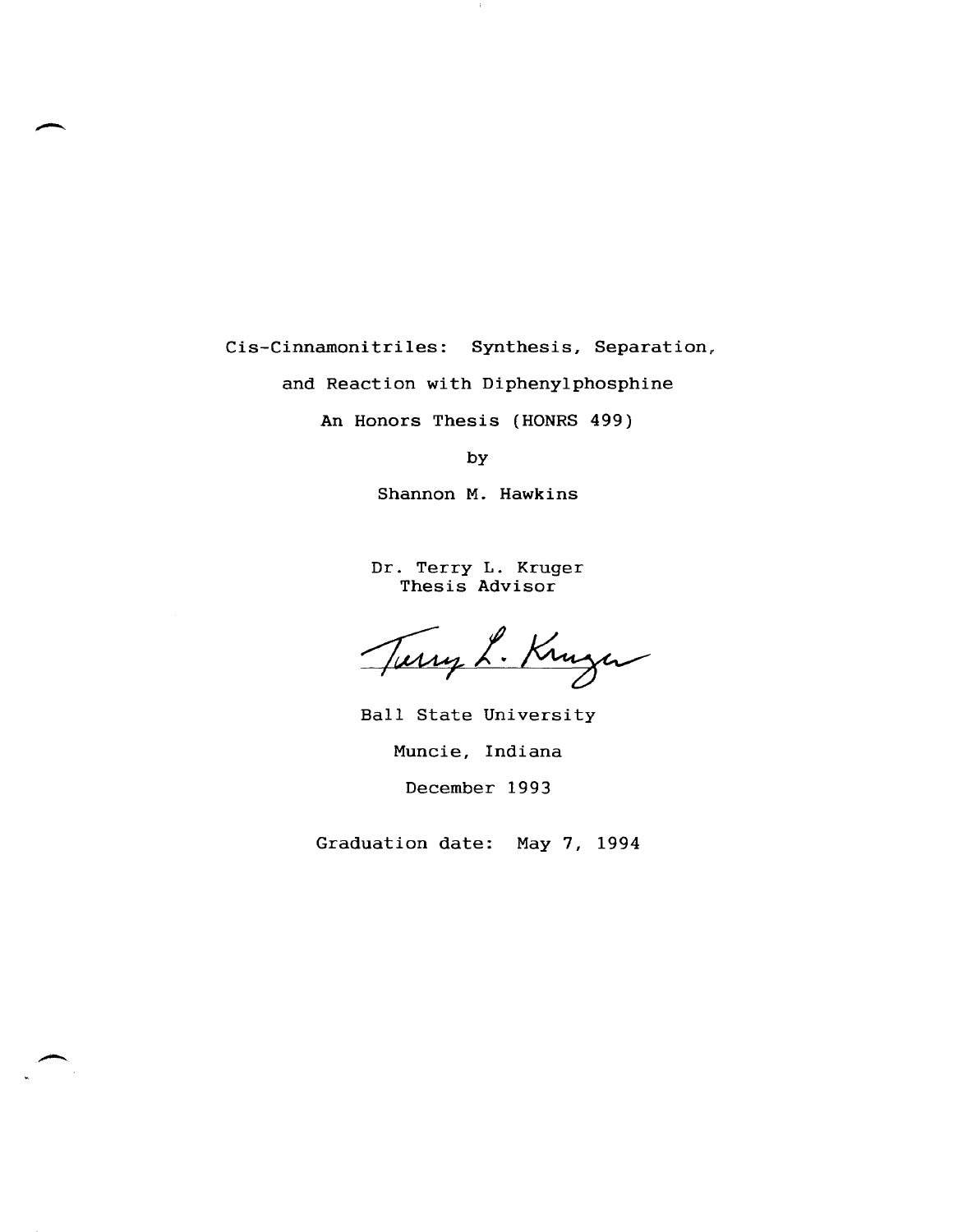

### Purpose of Thesis

-

J.

.. -

The series of experiments described here was done in an attempt to study the reaction of diphenylphosphine with the *cis* isomer of variously substituted cinnamonitriles. This discussion begins with the synthesis of the cinnamonitriles and how they are characterized using various instruments. Also, the characterization of the diphenylphosphine is described. Next, the method of separation of the two isomers of the cinnamonitrile is illustrated. Lastly, the results of the diphenylphosphine addition to  $p$ chlorocinnamonitrile is discussed.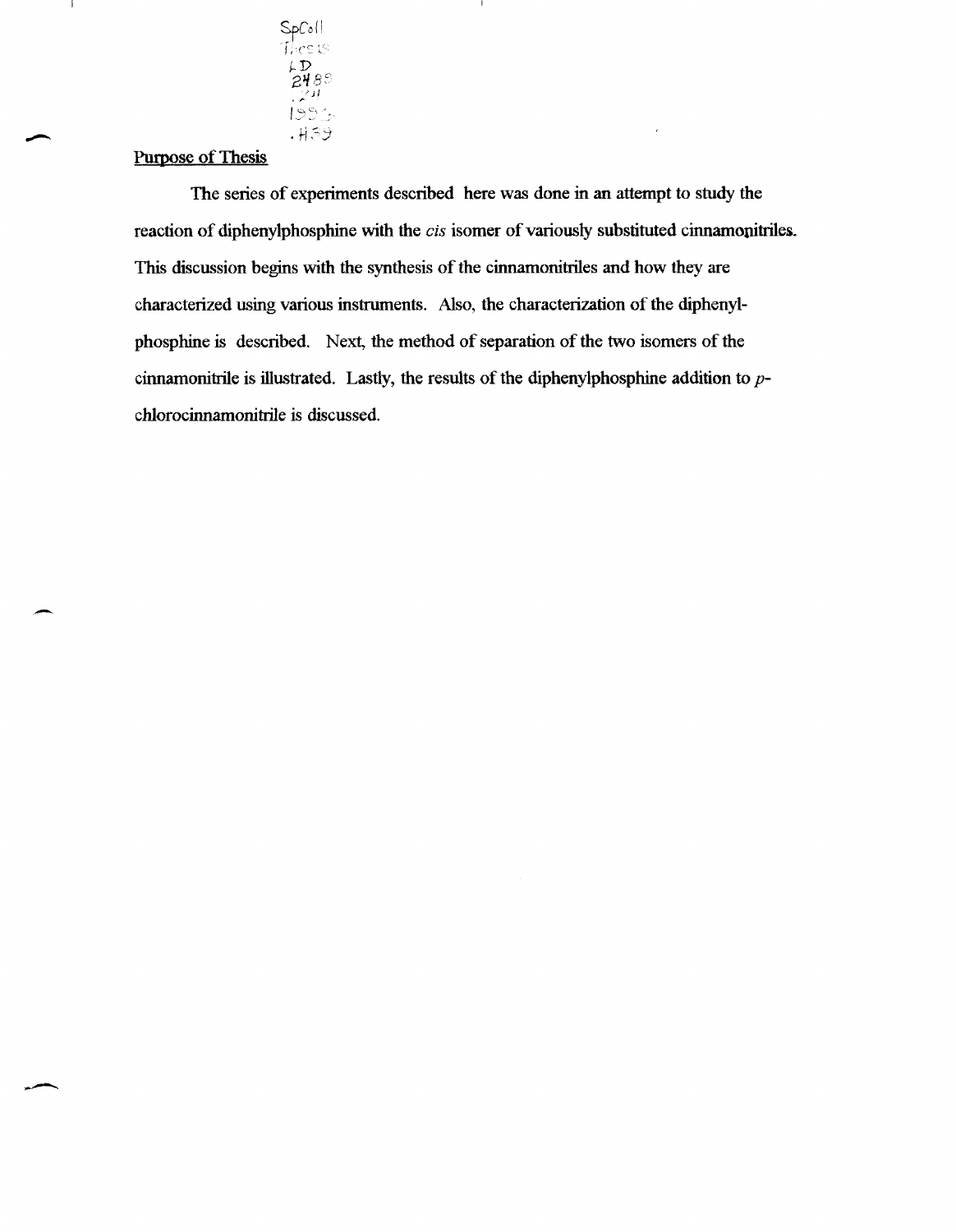## Cis-Substituted Cinnamonitriles: Synthesis, Separation, and Reaction with Diphenylphosphine

Shannon Hawkins and Terry **L.** Kruger

Department of Chemistry Ball State University Muncie, IN 47306

#### Introduction:

Substituted cinnamonitriles contain an electron poor alkene group which allows for the reaction with diphenylphosphine. The reaction of diphenylphosphine with this sort of alkene was first studied in the case of diphenylphosphine and acrylonitrile which yields 3-diphenylphosphino-propanonitrile. That reaction was conducted with acetonitrile as the polar solvent with aqueous potassium hydroxide added. Later, the reaction of cinnamonitriles with diphenylphosphine was carried out with deuterated chloroform as the non-polar solvent and without the necessity of basic catalyst. We present here a series of experiments dealing with variously substituted cinnamonitriles in an attempt to understand this apparently polar reaction that takes place in a non-polar and non-basic environment of deuterated chloroform.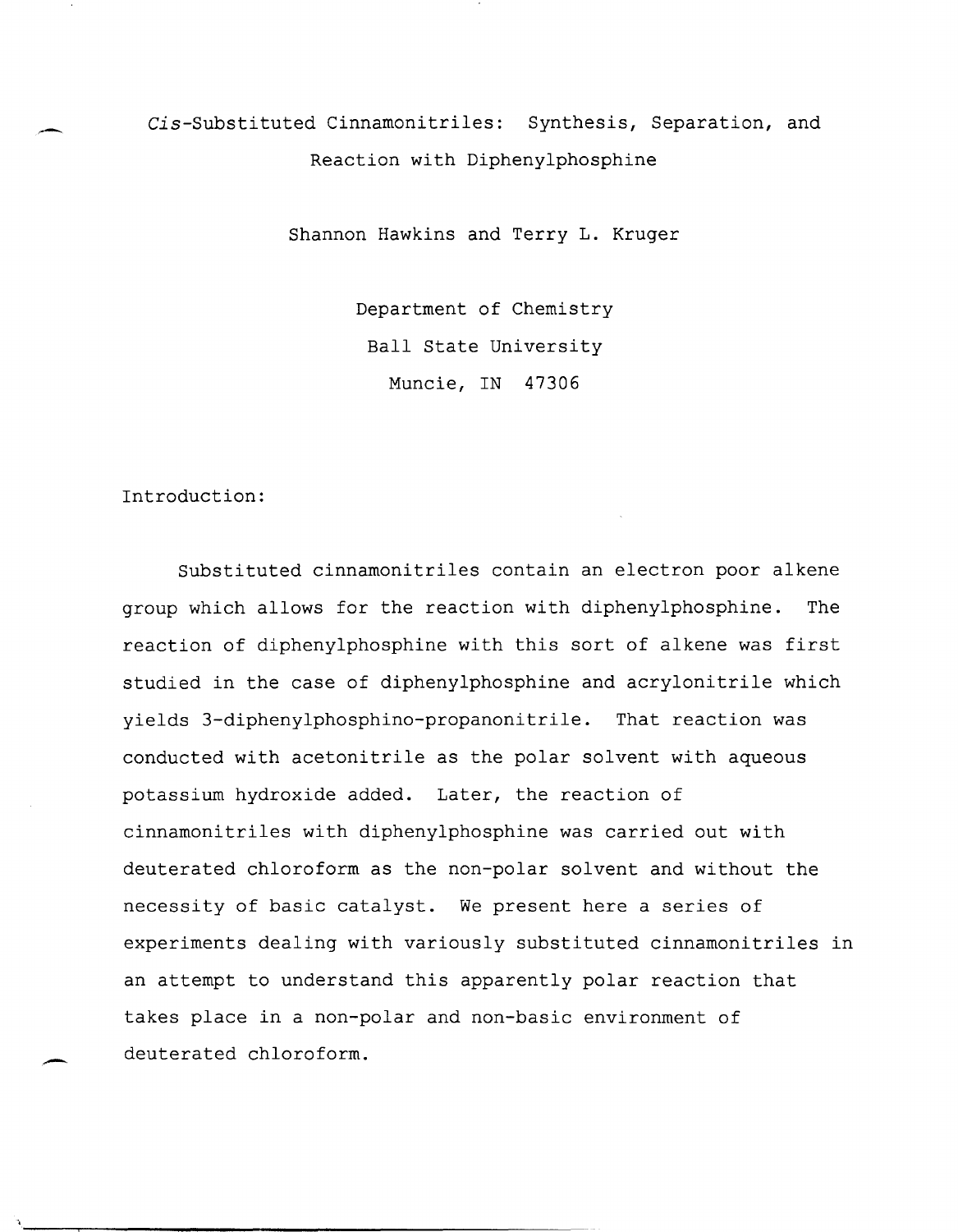Synthesis of Substituted Cinnamonitriles:

-

-

A Knoevenagel condensation reaction with a benzaldehyde of chosen substitution and an equal molar ratio of cyanoacetic acid in a solvent system containing both pyridine and piperidine produced the necessary cinnamonitriles. (Figure 1)

The reaction was run under an argon blanket at reflux which was set up in a round-bottomed flask equipped with condensor and an extraction apparatus with extraction thimble containing



barium hydroxide (to remove excess water). As the reaction proceeded, the doubly substituted acid nitrile was decarboxylated to the substituted cinnamonitrile. The yield from this synthesis was fairly high -- about 60 percent. Also, the ratio of *cis* and *trans* products was usually about 50/50.

Although some of these substituted cinnamonitriles were available at a reasonable expense through chemical distribution companies, the amount of *cis-* isomer in the commercially produced product was very small. For unsubstituted cinnamonitrile, the commercially produced product is 99 percent *trans* while the product we synthesized by the above procedure was 55 percent *trans.* All of the substituted cinnamonitriles synthesized experimentally had a higher *cis-* percentage than the commercial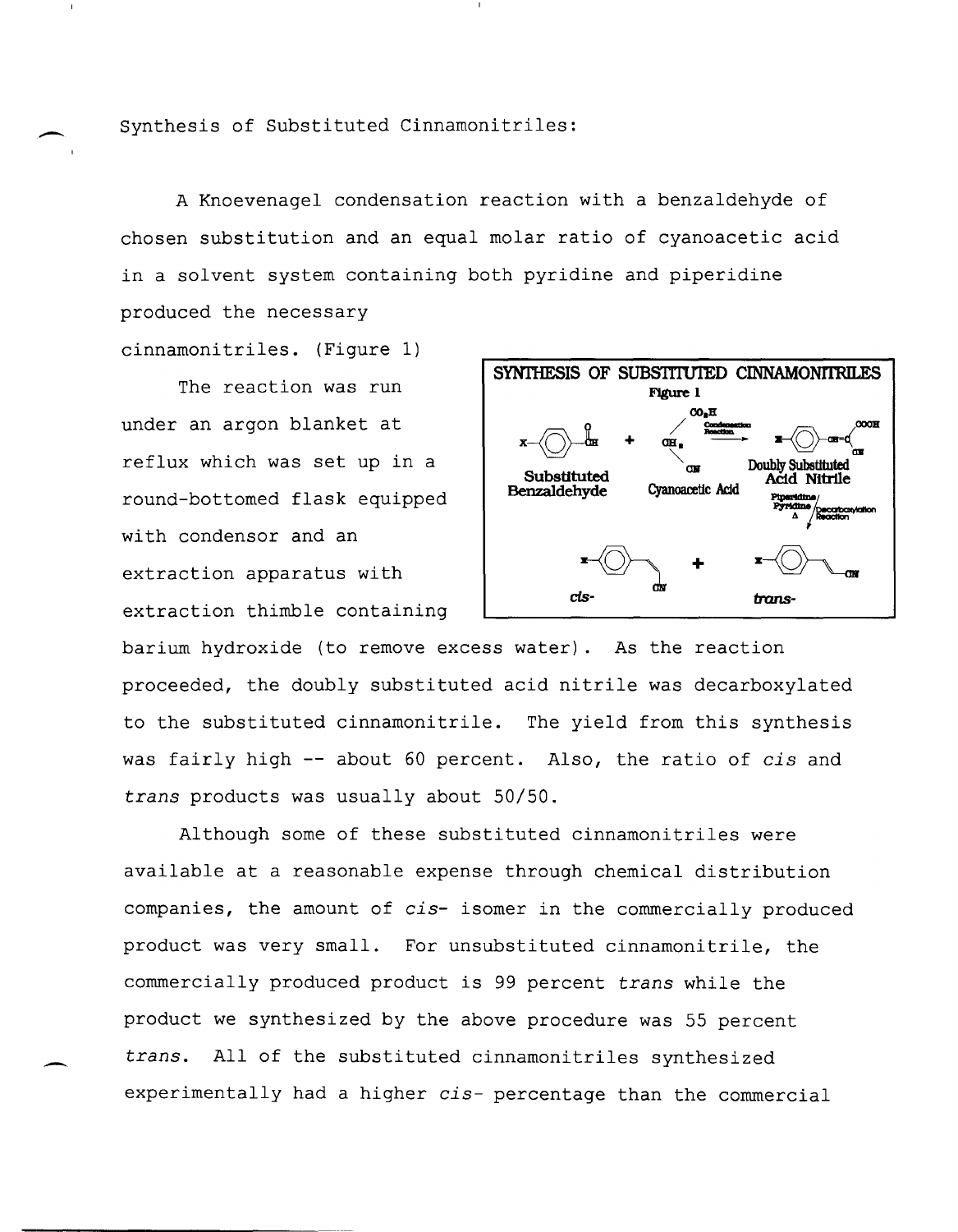product from Aldrich.

The chosen substituent for the synthesis depended on what kind of electron effect was needed. Electron donating groups such as p-methyl- and p-methoxy-, donate electrons to the ring and affect the reactivity of the compound. Electron withdrawing groups, such as *p-nitro-,* m-nitro-, p-trifluoromethyl-, *p-fluoro-,* and *p-cyano-,* withdraw electrons from the ring structure thus affecting the reactivity in the opposite manner. Due to the electron differences in the substituents, the syntheses of the cinnamonitriles containing electron donating groups gave slightly higher yields. (Figure 2 & 3)

#### Characterization of Product:

The two instruments used to characterize the product were the nuclear magnetic resonance spectrometer (NMR) and the mass spectrometer. For the NMR, the peak with the most analytical utility was that corresponding to the vinylic hydrogen adjacent to the nitrile. The chemical shift of this set of two peaks *(cis/trans)* was between 5 and 6 parts per million. (Figure 3) Also, the two peaks not only distinguished the *cis-* and *trans*isomers with the *trans-* isomer being shifted farther downfield but allowed estimation of relative amounts of the two isomers. A plot showing the correlation between the chemical shift of the vinylic hydrogen and the Hammett's Sigma value for the effect of substituents on the benzene ring has been plotted. A plot of this data shows a distinctly, separate linear correlation for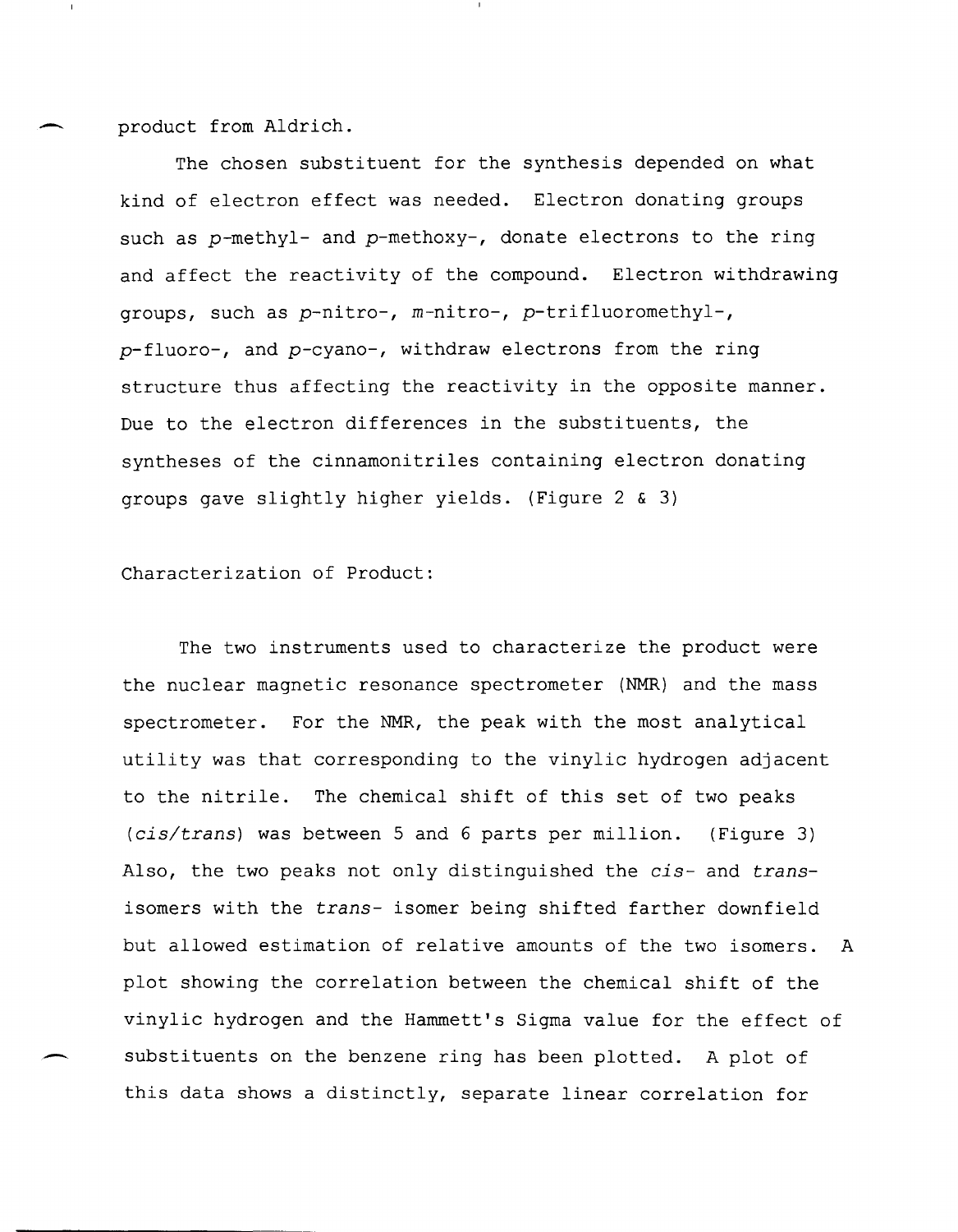the *cis-* and *trans-* isomers. (Graph 1)

When looking at the spectrum of the cinnamonitrile, the two peaks corresponding the *cis-* and *trans-* isomers could be easily distinguished. By integrating these individual peaks, the relative amounts of *cis* and *trans* isomer available in that sample can be determined. Usually, the downfield peak representing the *trans-* isomer was of greater intensity in the samples. (Figure 3)

The mass spectrometer was also used to characterize the products. When using the chemical ionization feature of the mass spectrometer, the cinnamonitrile behaved as expected as only pseudomolecular ions and their complexes with common neutrals were observed. (Figure 4) For the p-methylcinnamonitrile, molecular weight 143 amu, the peak at *mle* = 144 corresponds to the molecular weight of the compound and a proton. The peak at *mle* = 185 corresponds to the molecular weight of the compound and the solvent, acetonitrile. Lastly, the peak at *mle* = 287 corresponds to 2 molecular weights and one proton. All of these peaks are what was expected for the chemical ionization of  $p$ methlycinnamonitrile. The chemical ionization of pnitrocinnamonitrile followed a similar pattern. (Figure 5) However, additional peaks were found in that spectrum because of a mixture of two solvents were used to dissolve the sample.

Another type of ionization method in mass spectrometry is electron ionization. This method usually produces an extensive fragmentation pattern of the compound. For the unsubstituted cinnamonitrile, the major fragmentation is a loss of -HeN.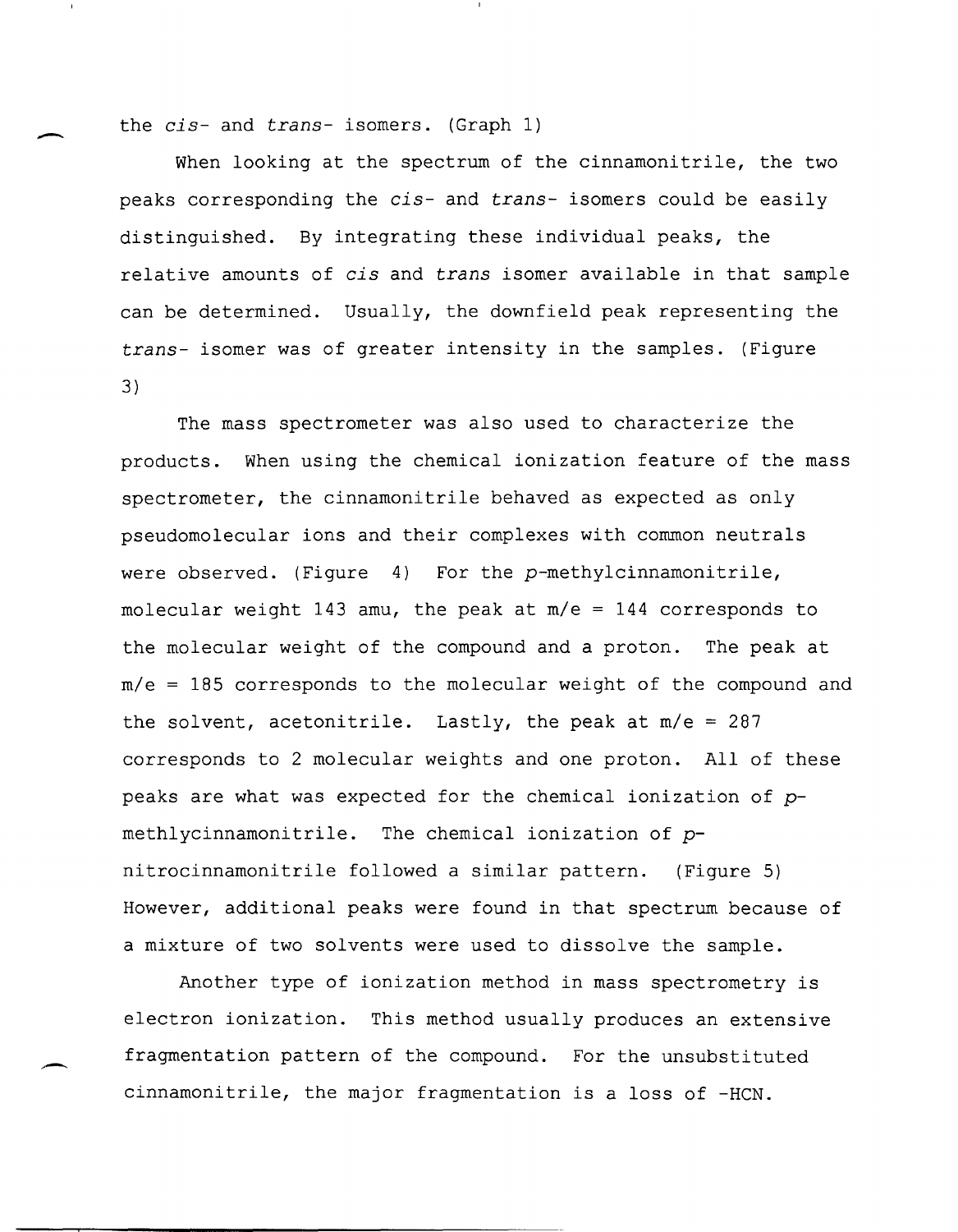Further fragmentation results in a benzene ring peak at *mle* = 78. (Figure 6) For p-chlorocinnamonitrile, two major fragmentation types were discovered. (Figure 7) One fragmentation, similar to the unsubstituted cinnamonitrile, was -HCN. The other fragmentation was chlorine loss. Because chlorine has two isotopes **--** chlorine-35 and chlorine-37 **--** two different peaks were found in a three to one ratio for the loss of chlorine. Although this pattern was different than the unsubstituted, the fragmentation pattern was what was expected.

To further this study on cinnamonitriles using the mass spectrometer, we plan to determine any differences in the fragmentation patterns for *cis-* and *trans-* isomers of the variously substituted cinnamonitriles.

#### Separation of *Cis-* and *Trans-* Isomers:

Once the substituted cinnamonitrile was synthesized, the compound was separated using a GOW-MAC series 550P gas chromatograph equipped with quarter inch column. This instrument model was chosen for its ejection port on the rear of the instrument, non-destructive detector type, quarter inch column, and other locational conveniences. Since a GC separates all the components of a mixture, the substances used on this instrument did not have to be pure to be separated into their respective isomers.

To begin separation, the given substituted cinnamonitrile had to be in liquid or solution form. Solids and gooey liquids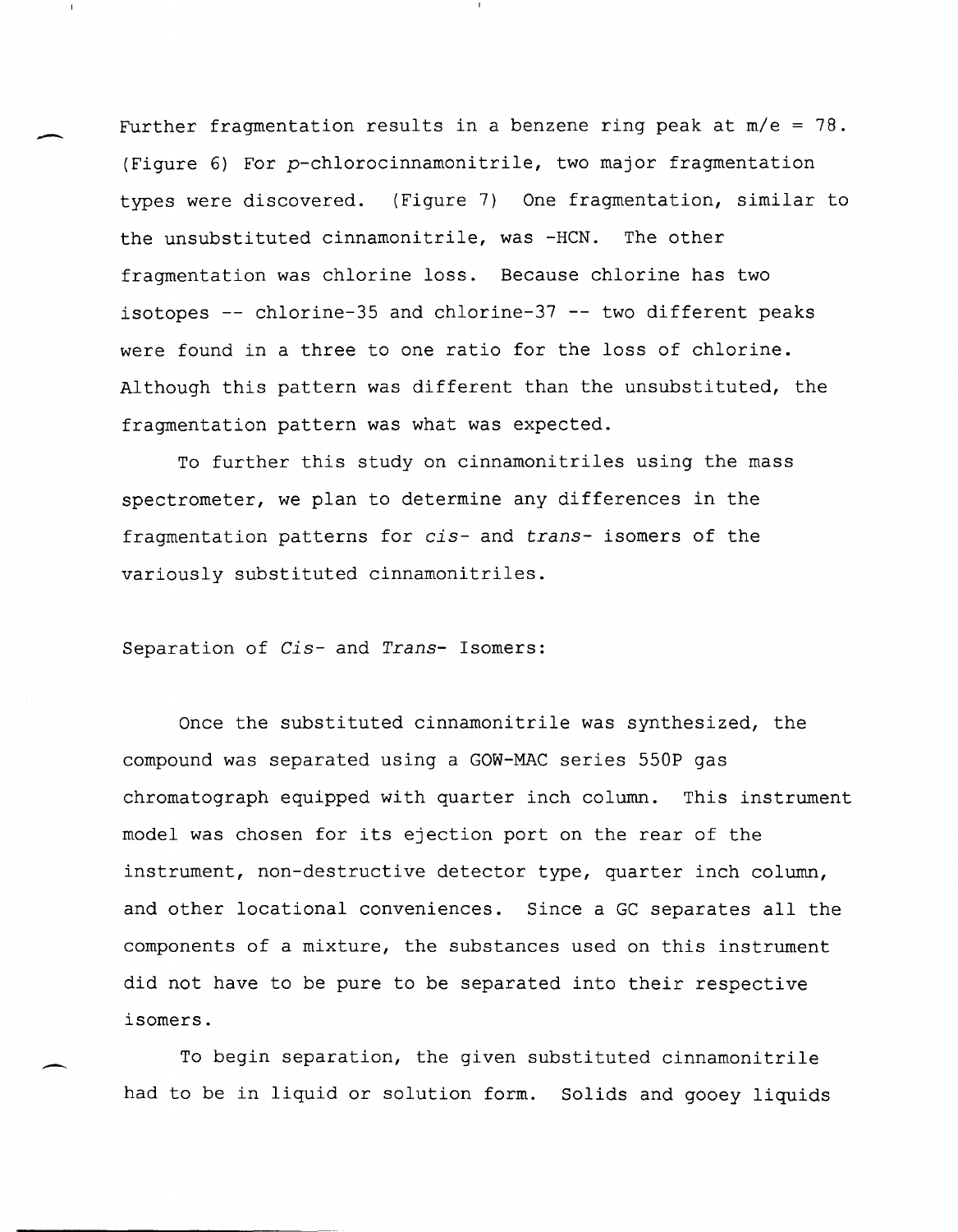were dissolved in acetone. More fluid liquids were used without addition of solvent. The sample was injected into the instrument using a syringe containing an appropriate amount of sample. The amount of injection depended on the consistency of the sample. For example, the p-chlorocinnamonitrile flowed through the column in a reasonable amount of time; therefore, the injection amount was approximately 30 uL.

However, for the pnitrocinnamonitrile, the injection amount was lowered to approximately 5 uL to ensure that no compound corrupted the column. Table 1 shows the parameters for the running of the gas chromatograph with cinnamonitriles.

-

-

# **Table 1**

| Init. temp. | $175^{\circ}$ C |
|-------------|-----------------|
| Ramp        | 0:25            |
| Final temp  | $275^{\circ}$ C |
| Time        | 4:00            |
| Inj. temp.  | $300^{\circ}$ C |
| Det. temp.  | 300 °C          |
| MA.         | 150 ma          |
| Inj. amt.   | Variable        |

As the sample flows across the detector, the integrator connected to the GC graphs the relative amount of that component

in the sample. Also, the more volatile components go through the column first. The first component eluted was the solvent, acetone, which gave a strong peak on the integrator approximately two seconds after injection. A given while later, the substituted

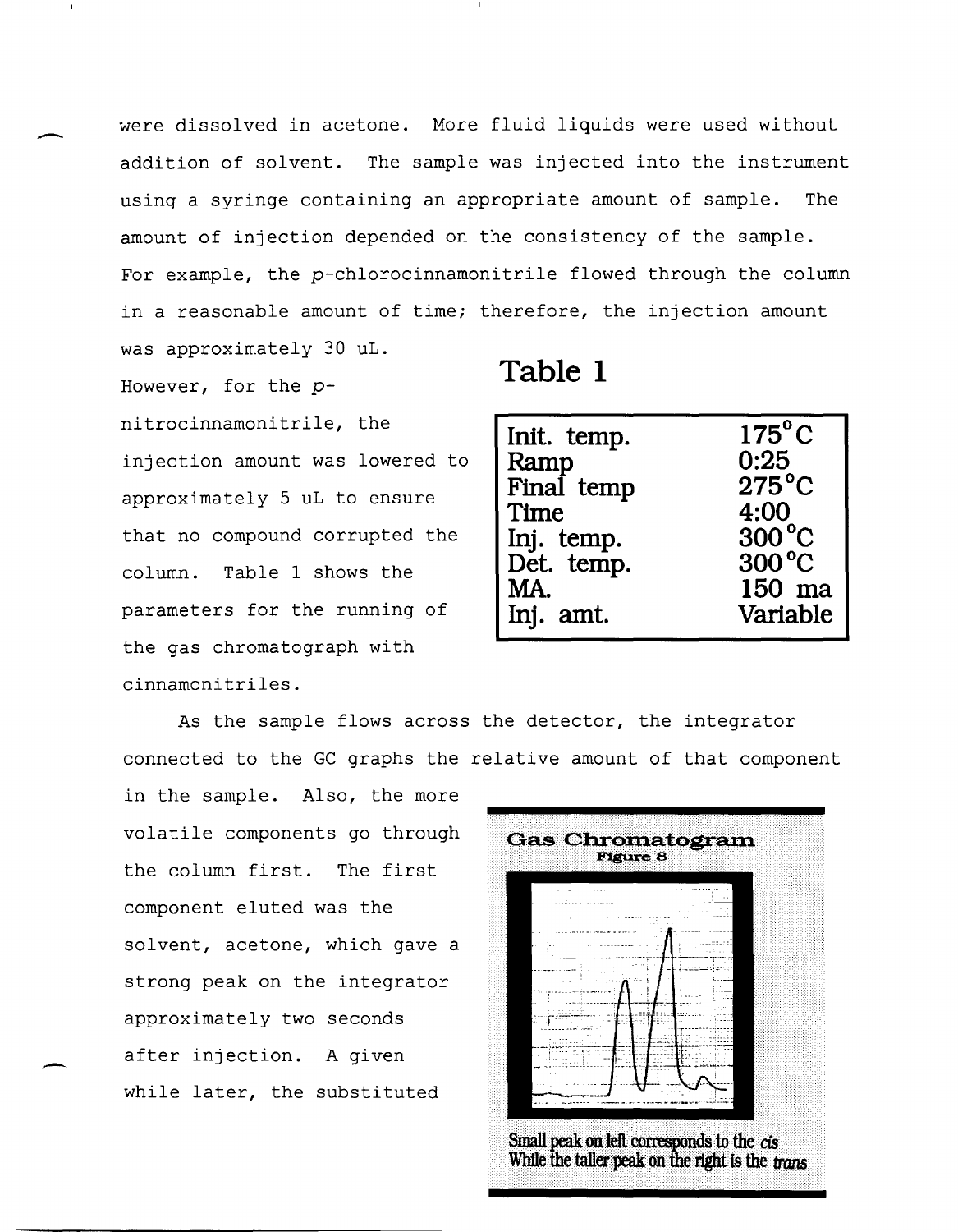- cinnamonitrile travels across the detector. (Figure 8) Since the *cis-* isomer is the more reactive isomer, it elutes before the *trans-* isomer. Therefore, the *cis-* isomer can be collected from the ejection port as the integrator is graphing the *cis-* peak. Also, the *trans-* isomer may be collected in the same manner.

> The collection of the *cis-isomer* was done with a glass disposable Pasteur pipette with a little bit of glass wool in the larger end. The pipette was placed against the insulated ejection port and the sample was collected. The glass wool produces turbulence in the flowing gases which helped catch the liquid as the gas condenses. Since a very minuscule amount of sample was injected, a very small amount of each isomer was collected. Therefore, many collections of each isomer must be done to gain a sufficient

sample for analysis.

The sample was removed from the pipette by rinsing deuterated chloroform through the pipette and into an NMR tube. The sample was analyzed for purity using NMR. (Figure 9) This technique allowed for high purity of separation with little expense.

#### **Figure 9**

This NMR is of cis-p-chlorocinnamonitrile e **peak at 5.5 corresponds to the cis e purity of this technique is found by ooking at the absence of a peak at 6**  signifying nearly pure cis isomer.

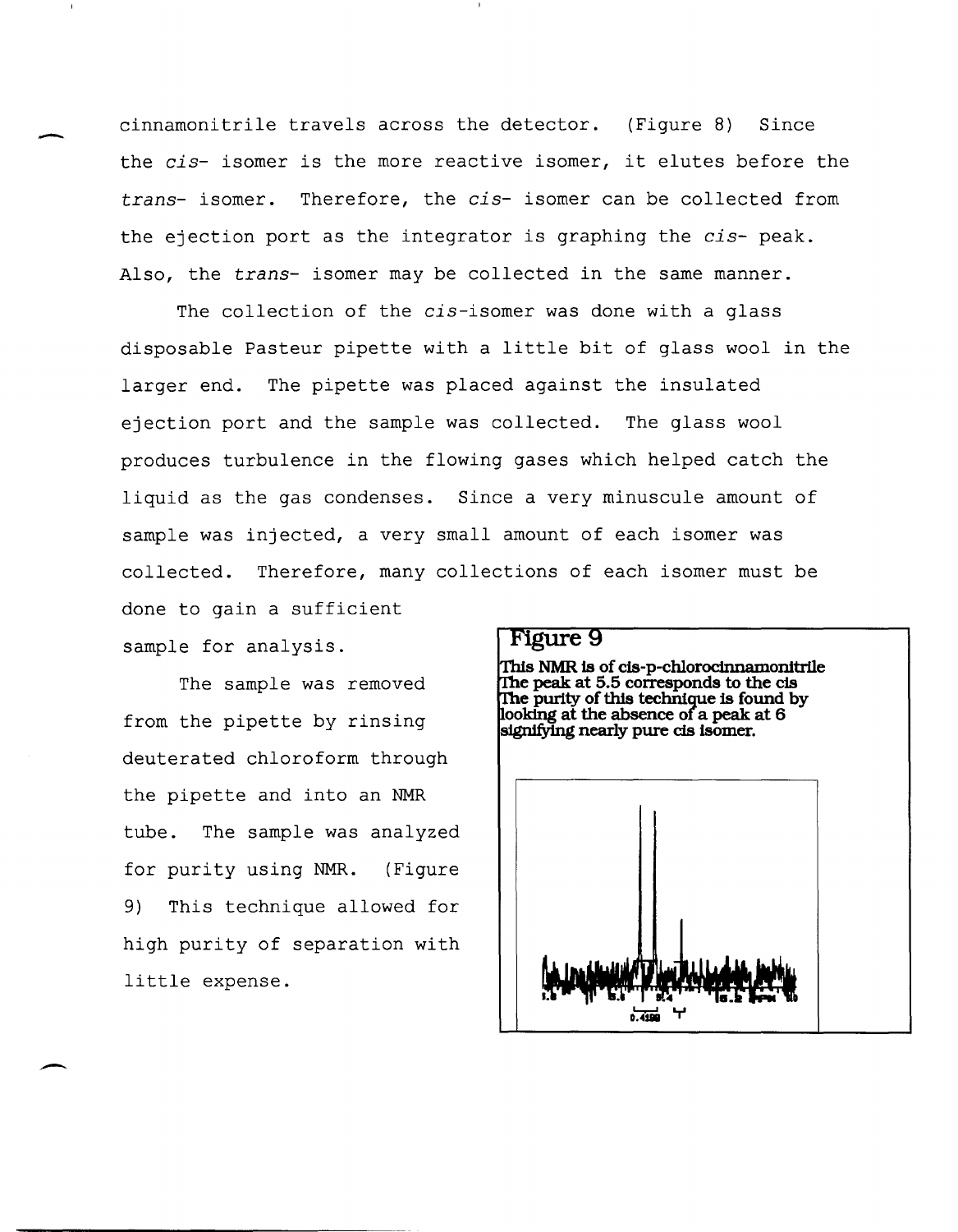- Characteristics Diphenylphosphine:

The reagent used to react with the variously substituted cinnamonitriles was diphenylphosphine (DPP). This reagent reacts violently with air and water, has a very nasty odor, and is light sensitive. Therefore, the handling of this reagent is very important. This nasty chemical is always stored in dark glass containers and stored and handled under argon.

Diphenylphosphine gives two distinct peaks on the NMR spectrum due to the spin-spin splitting of the phosphorous. (Figure 10) Also, a small peak farther downfield between 9 and 10 ppm corresponds to the partially oxidized portion of the molecule. When the spectrum is integrated, if the two sharp peaks are not eight times the oxidized peak, then the reagent cannot be used until the impurities of the oxidation have been removed or reduced.

The reaction of diphenylphosphine with variously substituted cinnamonitriles was done in an NMR tube with deuterated

chloroform as the solvent. Since diphenylphosphine is so nasty, the protocol for addition of the reagent is important. (Figure 11) Water in the deuterated chloroform can cause the diphenylphosphine to react with the water instead of the cinnamo-

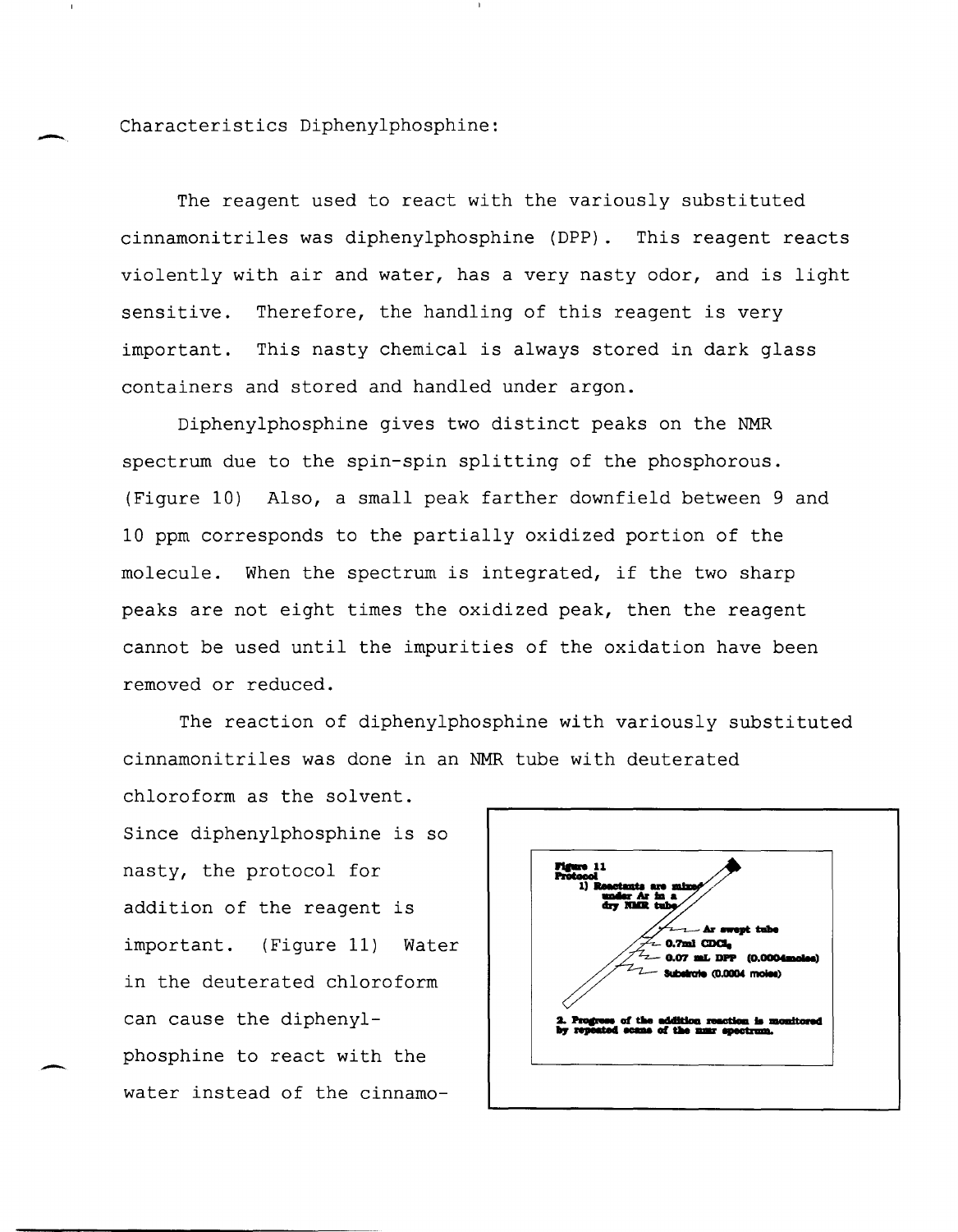nitrile. Therefore, water must be avoided in the deuterated chloroform. Of course, the addition of diphenyl-phosphine must be done under an argon blanket. Therefore, the NMR tube with deuterated chloroform and cinnamonitrile must be swept with argon before addition of the diphenylphosphine. Also, the Epindorf Pipetter used to add the diphenylphosphine must have argon in the tip. Lastly, the diphenylphosphine must be kept under an argon blanket during the whole procedure.

Results of DPP Addition to Cinnamonitrile:

The reaction of diphenylphosphine with  $p-$  **Reaction of DPP in CDCl**<sub>s</sub> in deuterated chloroform with many NMR scans taken over the period of the reaction. (Figure 12) An equal molar  $\begin{bmatrix} 0.3 \end{bmatrix}$ ratio of the cinnamonitrile to the diphenylphosphine was used. The initial *p-*

-



chlorocinnamonitrile had about 75 percent *trans-* isomer. The addition of DPP showed the characteristic two peaks of DPP. Over time, those peaks disappeared into the base line. Also, the mole fraction of the *cis-* decreases as the reaction proceeds. Lastly, a broad peak began to form at about 5.5 ppm. That peak became sharper as the reaction proceeded.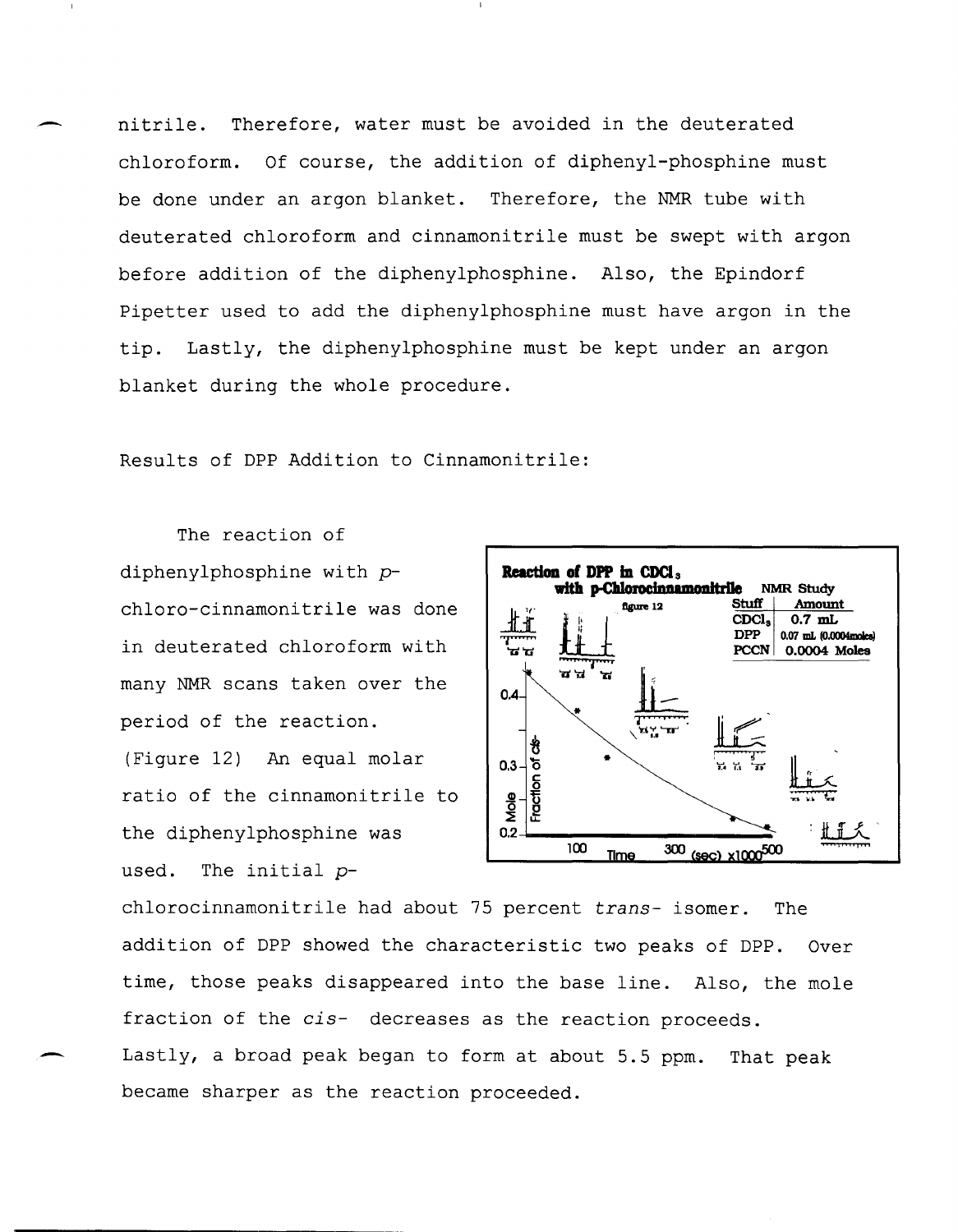Discussion about DPP addition to p-Chlorocinnamonitrile:

-

 $\overline{\phantom{a}}$ 

Since the mole fraction of *cis-* decreased as the reaction progressed over time while the mole fraction of *trans*  increased, then the *cis* isomer



is reacting with the DPP. (Figure 13) This scheme suggests that DPP adds to the double bond of the *cis-cinnamonitrile* in a Michael type fashion. The possible equilibrium between the DPPcis-cinnamonitrile complex and the trans-cinnamonitrile suggests that the DPP could be acting as a catalyst in the isomerization reaction.

Also, the change in shape of the peak corresponding to the possible product suggests something about the rate of reaction. Since the peak is very sharp when an abundance of *cis* is present and as the relative amount of cis declines the peak becomes broader, then the *cis-* could be the limiting factor for the reaction of DPP to cinnamonitriles .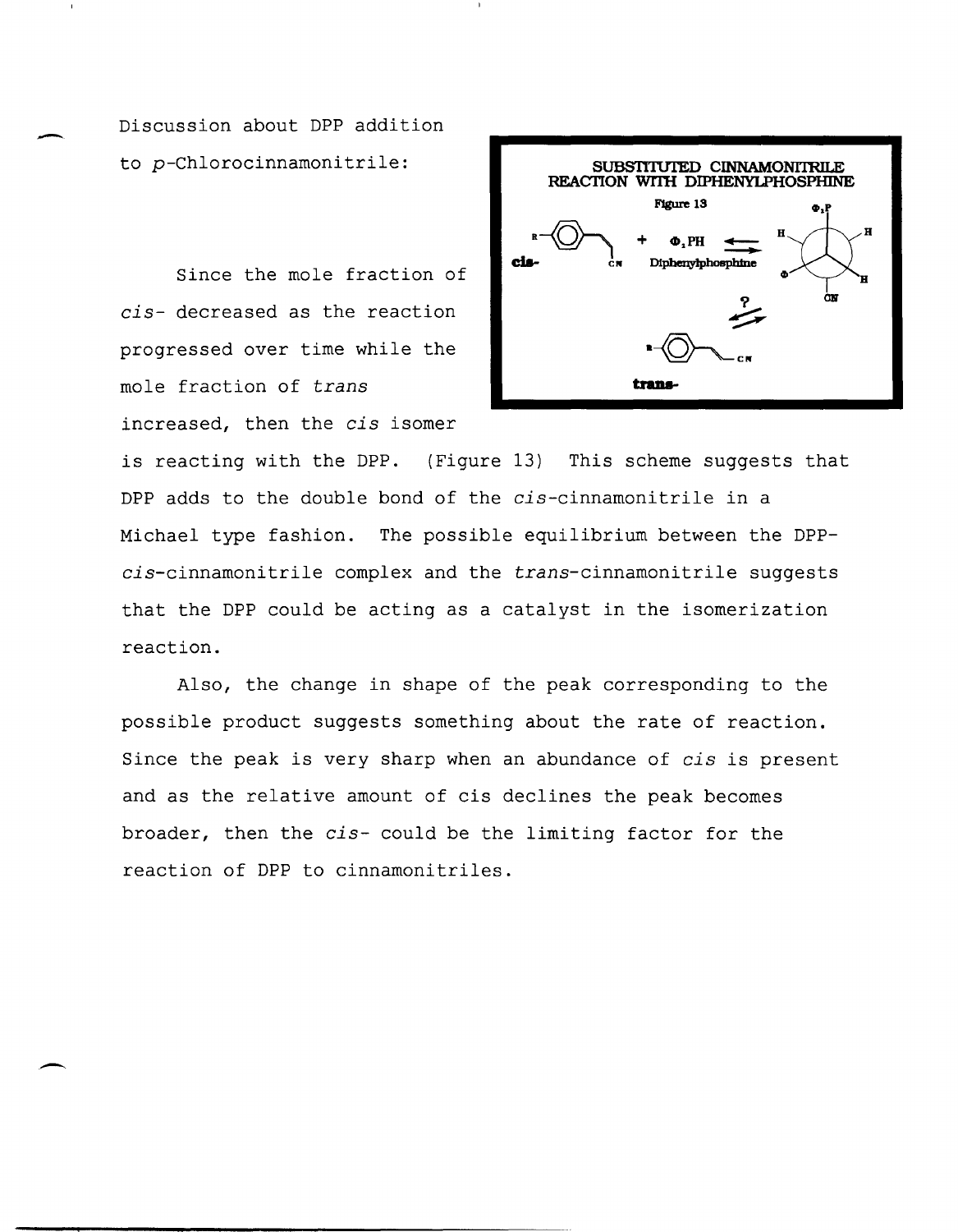References:

-

-

Backeberg and Staskun, *J. Chem. Soc.* 3961 (1962).

Brown and Shoaf, *J.* Am. *Chem. Soc.* **86,** 1079 (1964).

- Brown, H.C. & Rao, B.C., *Organic and Biological Chemistry, 80,*  5377-5380 (1958).
- Conley, R.T. Infrared Spectroscopy. Allyn and Bacon, Inc.: Boston (1966).
- Corey, E.J. *J.* Am. *Chem. Soc.,* **74,** 5897-5905 (1952).
- Corey, E.J. & G. Fraenkel, *J.* Am. *Chem. Soc.,* **75,** 1168-1172 (1953) .
- Dungan & van Wazer. Compilation of Reported <sup>19</sup>F NMR Chemical Shifts. Wiley-interscience: New York (1967).
- Fieser, L.F. & K.L. Williamson. Organic Experiments. D.C. Heath and Company: Lexington, Massachusetts (1975).
- Grim, S.O., W. McFarlane, & E.F. Davidoff, *J. Chem. Soc.,*  32,781-784 (1967).
- Happer, D.A. & B.E Steenson, *J. Chem. Soc. Perkin Trans II, 19-24*  (1988) .
- House, H.O. & R.W. Bashe, *J. Org. Chem.,* **32,** 164-168 (1966).

Jones, G. *Organic Reactions,* **15,** 204-599 (1967).

Kemp, W. Qualitative Organic Analysis. McGraw-Hill: London (1986)

Klein, J. & A.Y. Meyer, *J.* Am. *Chem. Soc.,* **29,** 1035-1037 (1964).

- Miller, Bliss, and Schwartzmann. *J. Org. Chem.,* **24,** 627 (1959) .
- Mooney, E.F. An Introduction to  $F^{19}$  NMR Spectroscopy. Heyden & Son LTD: Philadelphia (1970).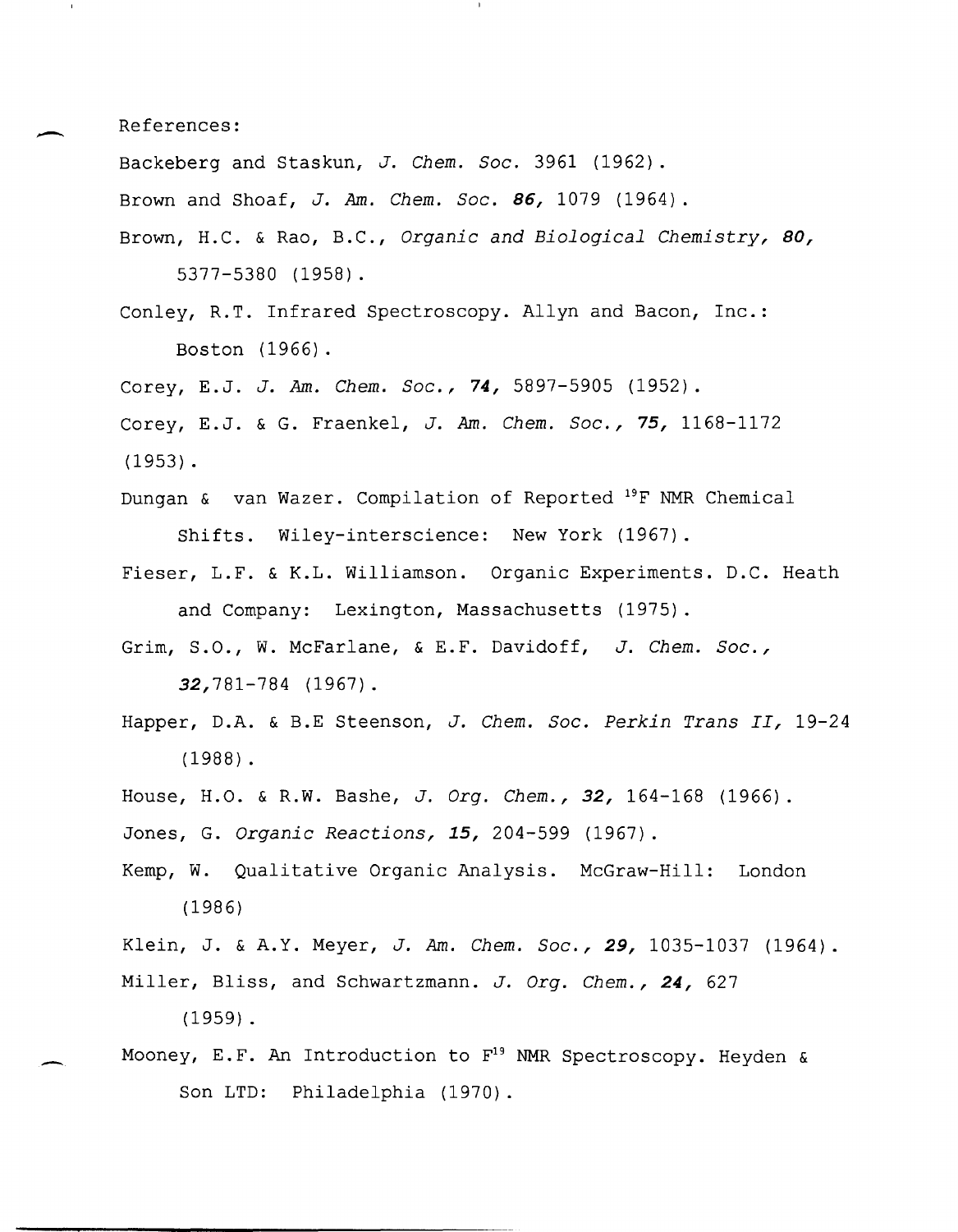Moshal, J. & A.M. van Leusen, *J. Grg. Chem.,* **51,** 4131-4139 (1986) . Nakanishi, K. Infrared Absorption Spectroscopy. Holden-Day: San Francisco (1962). Rappoport and Avramovitch, *J. Chem. Soc.* 1397 (1981). Rappoport, z. & B. Avramovitch, *J. Grg. Chem.,* **47,** 1397-1408 (1981) . Rapport and Gazit, *J. Grg. Chem.,* **51,** 4112 (1986). van Es and Staskun, *J. Chem. Soc.* 5775 (1965). Acknowledgements: Ball State Chemistry Department Eli Lilly and Company Terry Kruger Dave Bir Heather Coe Heather Curry Chris Haynes Heather Mays Rob Leversedge Norm Sprock Charles Tapley Mitra

-

 $\mathbf{I}$ 

-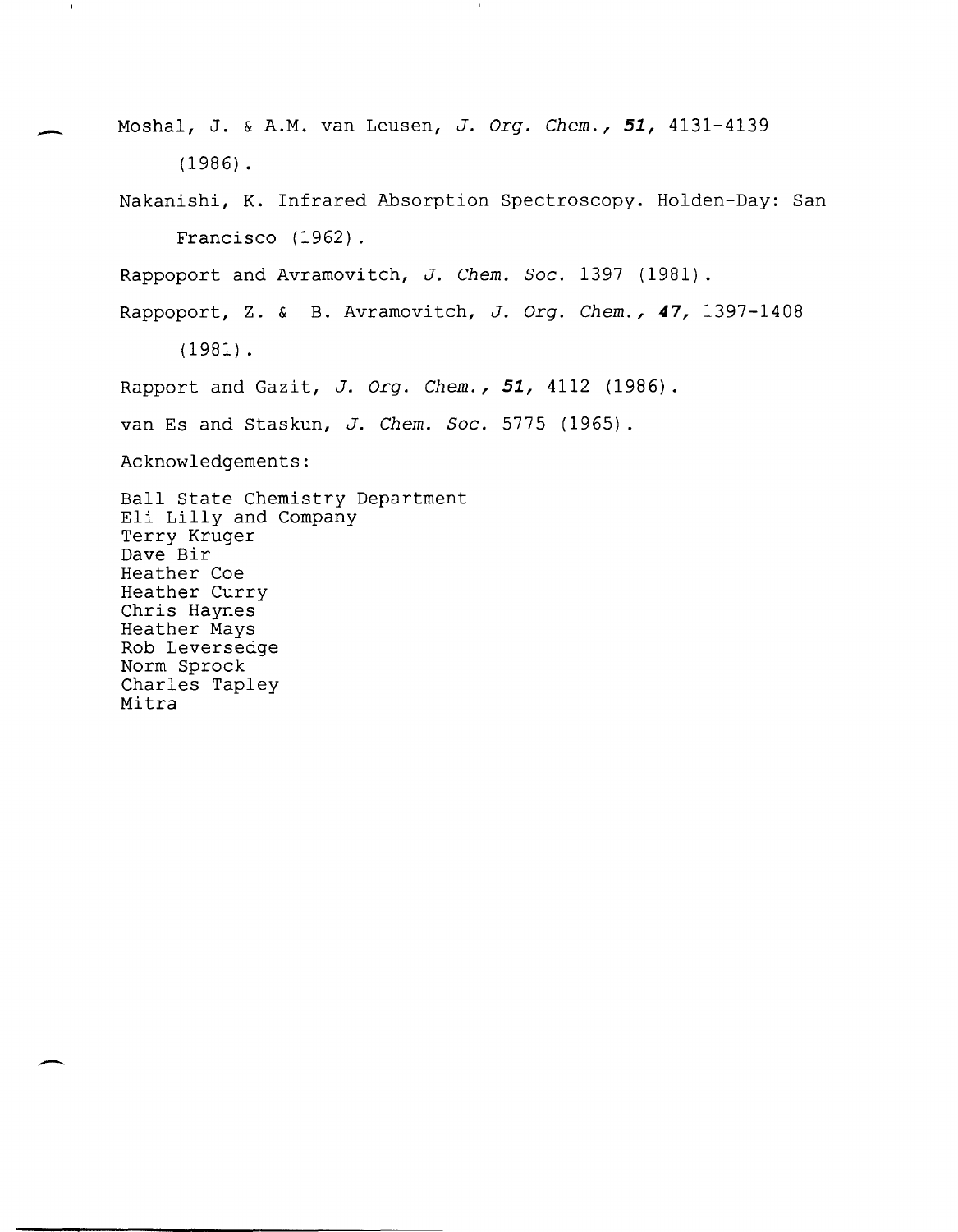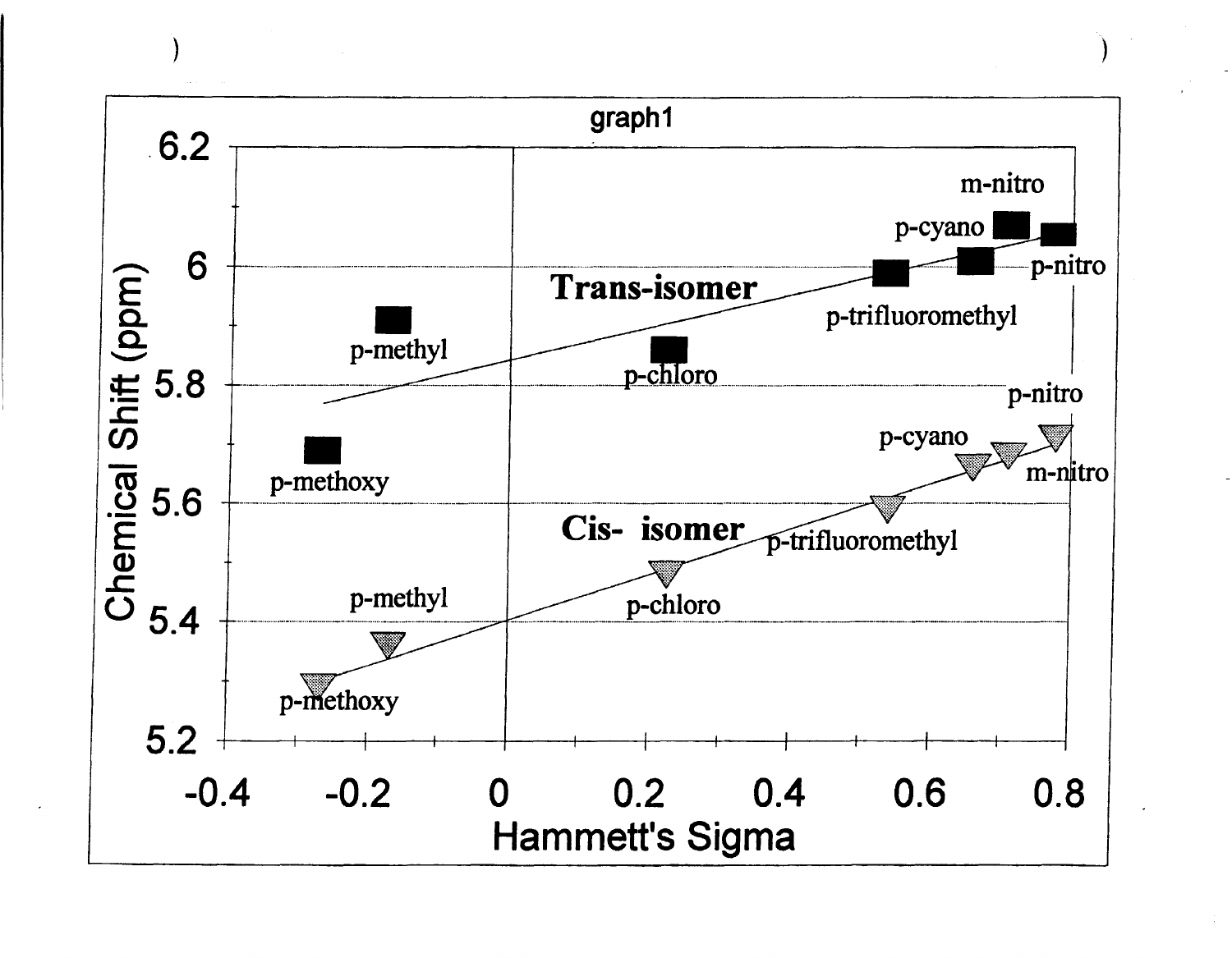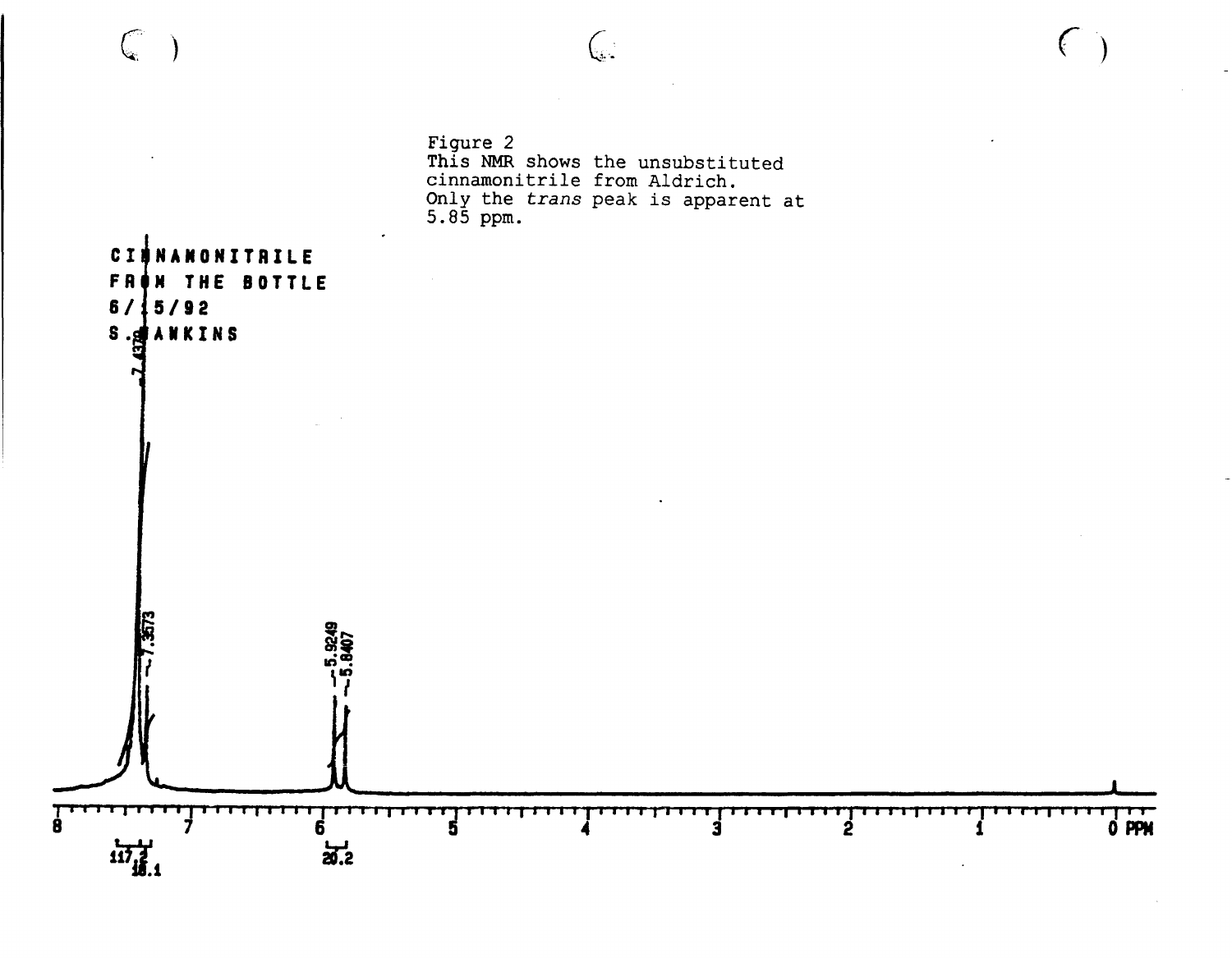



 $\Big(\begin{smallmatrix} \cdot & \cdot \end{smallmatrix}$ 

 $\begin{pmatrix} 0 & 0 \\ 0 & 0 \end{pmatrix}$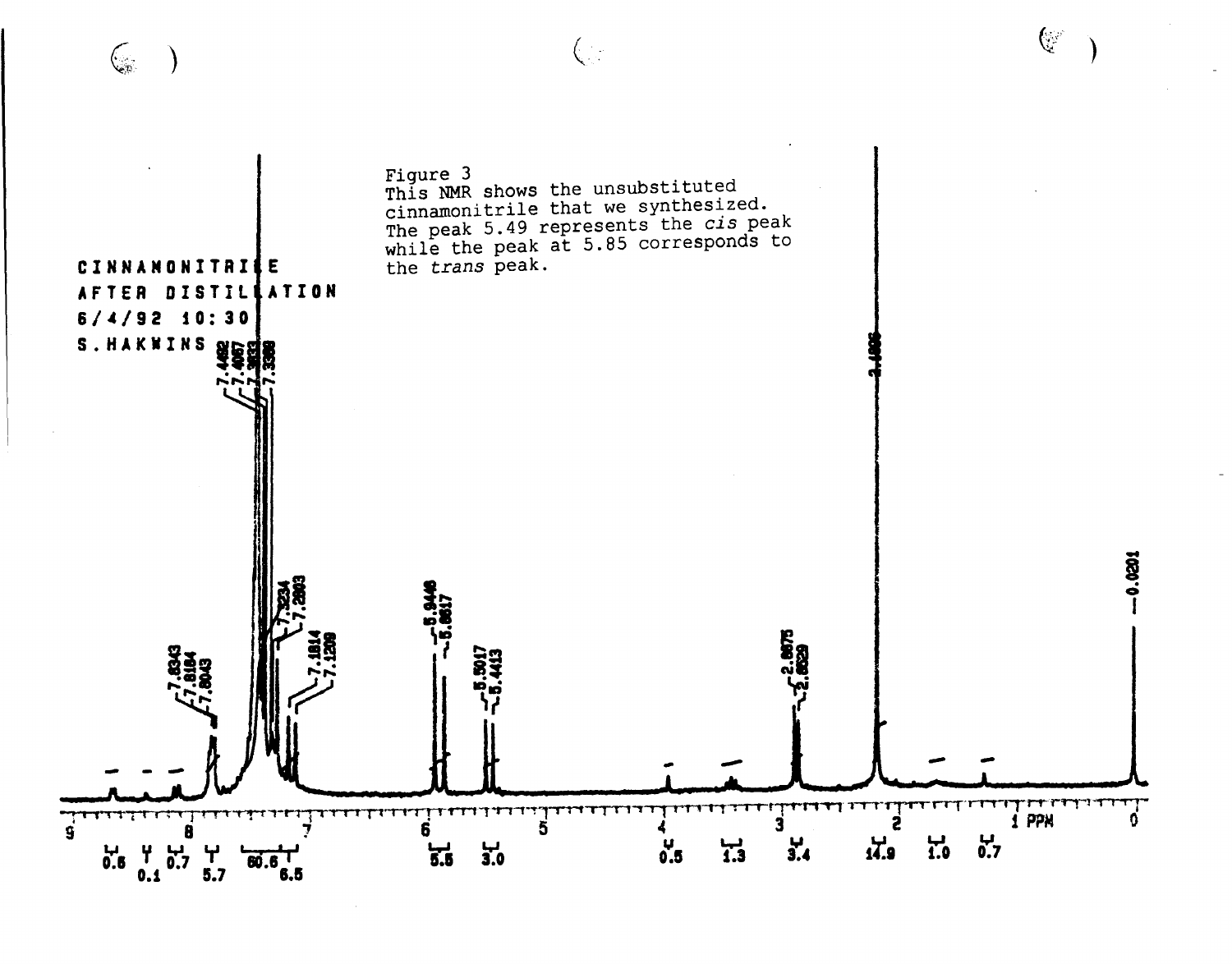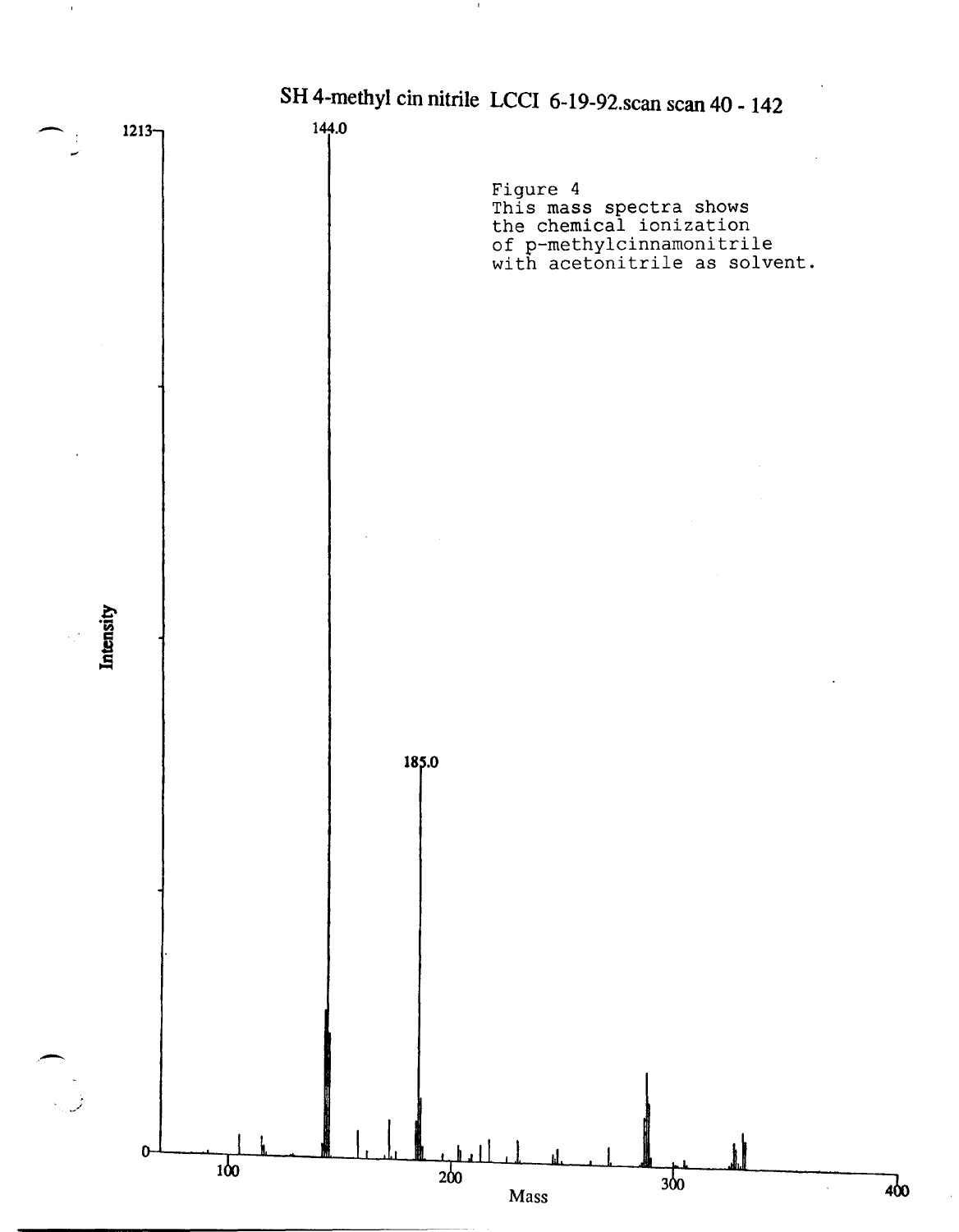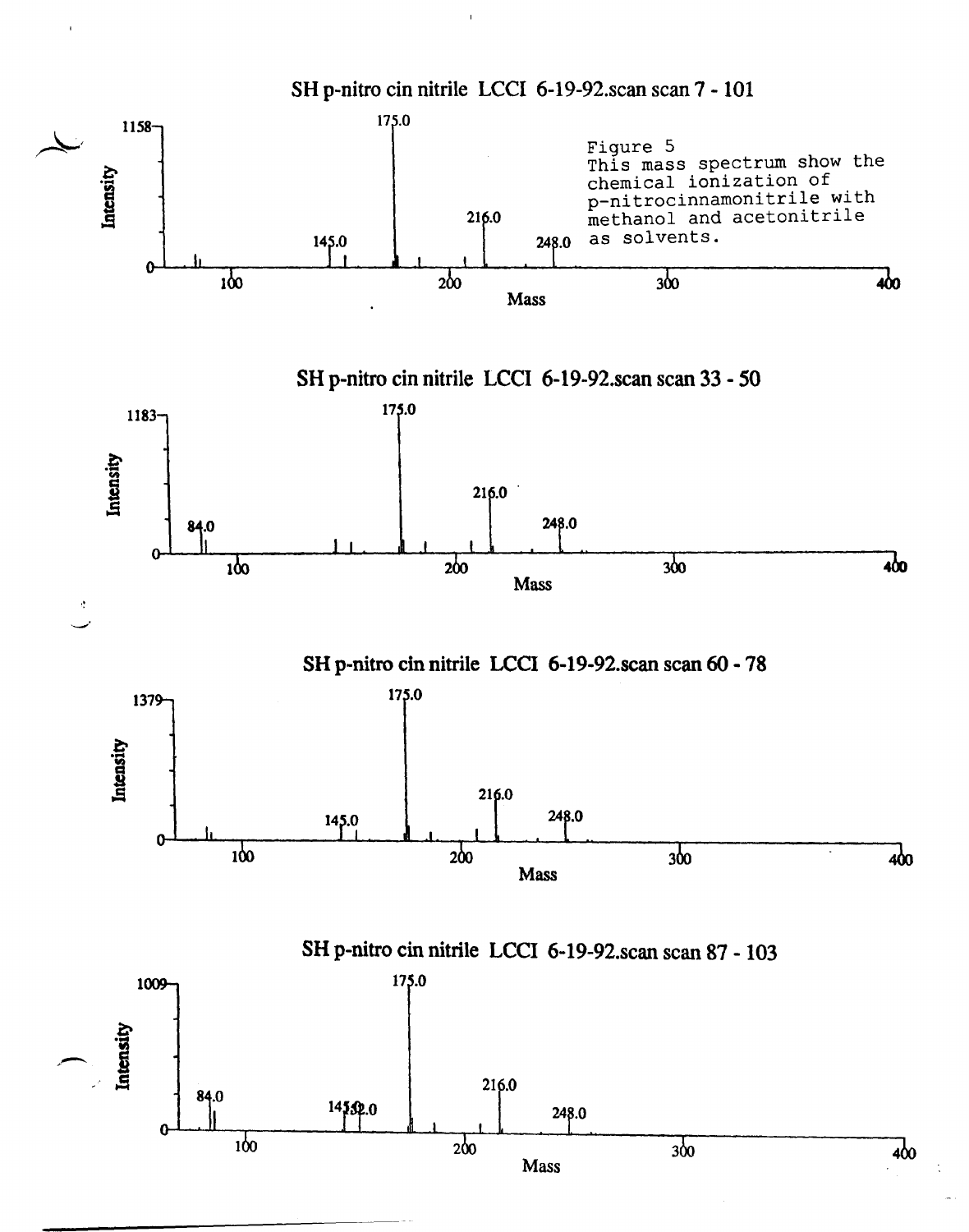



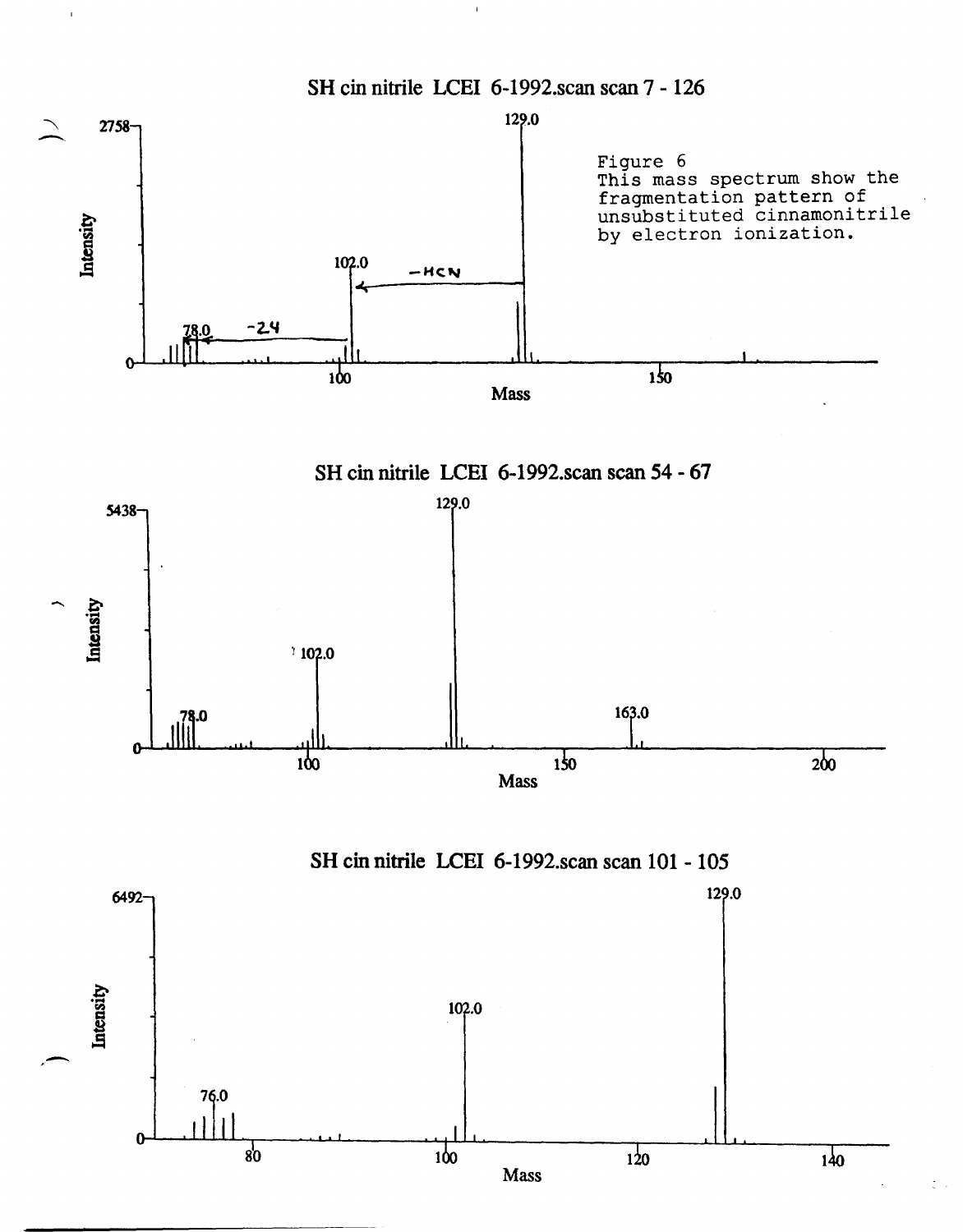

 $\bar{1}$ 

**Mass** 

 $200$